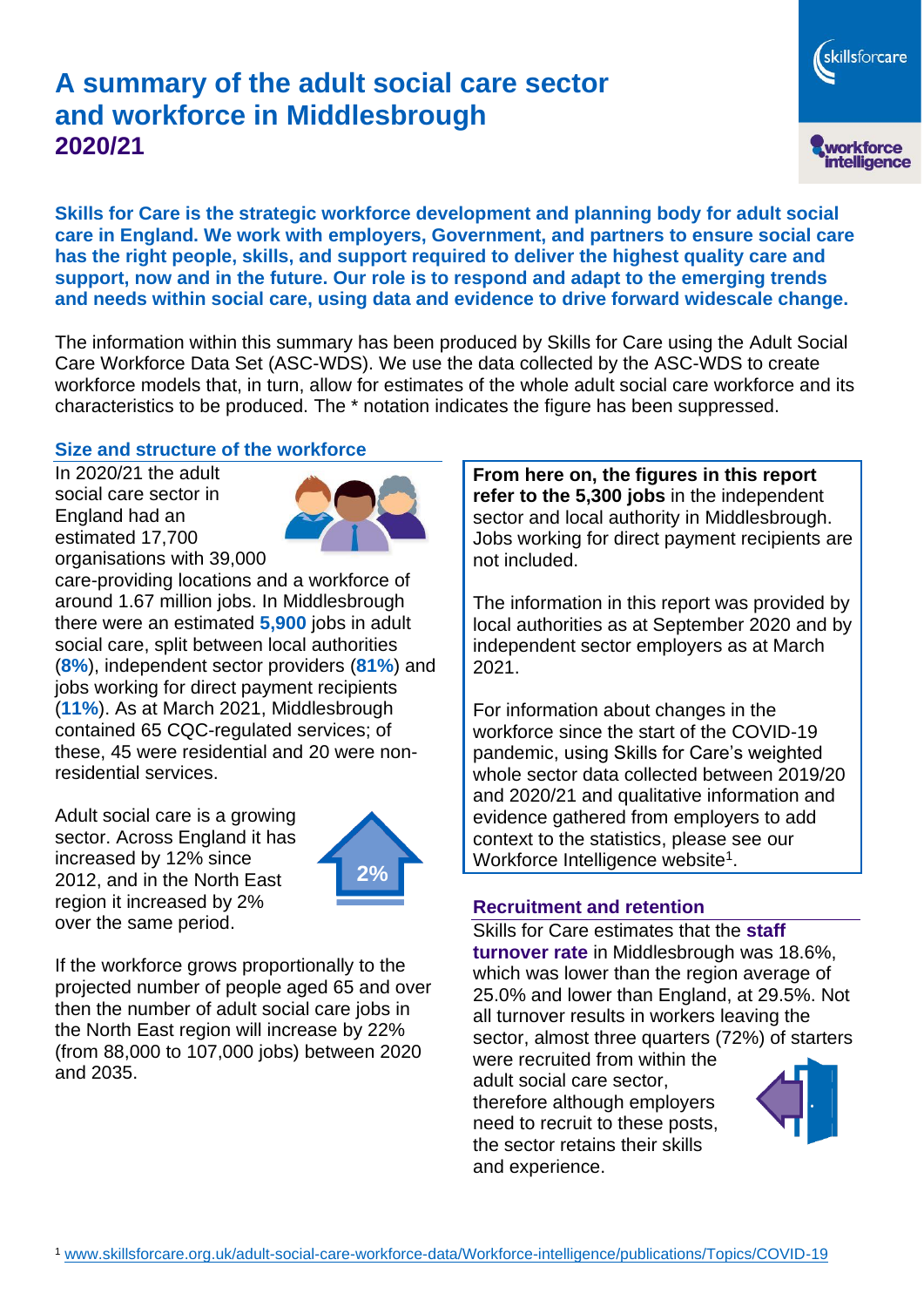Adult social care has an experienced 'core' of workers. Workers in Middlesbrough had on average **9.6 years of experience in the sector** and 85% of the workforce had been working in the sector for at least three years.

Using both workforce intelligence evidence and our links with employers and stakeholders across England, we know that recruitment and retention is one of the largest issues faced by employers. We have many resources and tools available to help, for example the 'Values-based recruitment and retention toolkit'<sup>2</sup> and 'Seeing potential: widen your talent pool'. <sup>3</sup> For more information please visit: [www.skillsforcare.org.uk/recruitment-retention](http://www.skillsforcare.org.uk/recruitment-retention)

## **Employment information**

We estimate Middlesbrough had **5,300** adult social care jobs employed in the local authority and independent sectors. These included 425 managerial roles, 225 regulated professionals, 3,800 direct care (including 3,000 care workers), and 800 othernon-care proving roles.

The average number of **sickness days** taken in the last year in Middlesbrough was 8.0, (10.2 in North East and 9.5 across England). With an estimated directly employed workforce of 5,000, this would mean employers in Middlesbrough lost approximately **40,000 days to sickness in 2020/21**. In England levels of staff sickness have nearly doubled over the course of the pandemic between 2019/20 and 2020/21, in total around 6 million extra days were lost to sickness than in the year before.

Around one quarter (23%) of the workforce in Middlesbrough were on zero-hours contracts. Around a half (53%) of the workforce usually worked full-time hours and 47% were parttime.

#### **Chart 1. Proportion of workers on zero hours contracts by area**

| England       |  |
|---------------|--|
| North East    |  |
| Middlesbrough |  |



## **Workforce demographics**

The majority (82%) of the workforce in Middlesbrough were female, and the average age was 44.2 years old.



Workers aged 24 and under made up 6% of the workforce and workers aged over 55 represented 27%. Given this age profile approximately 1,400 people will be reaching retirement age in the next 10 years.

Nationality varied by region, in England 83% of the workforce identified as British, while in the North East region this was 96%. An estimated 95% of the workforce in Middlesbrough identified as British, 1% identified as of an EU nationality and 3% a non-EU nationality, therefore there was a similar reliance on EU and non-EU workers.

## **Pay**



Table 1 shows the full-time equivalent annual or hourly pay rate of selected job roles in Middlesbrough (area), North East (region) and England. All

figures represent the independent sector as at March 2021, except social workers which represent the local authority sector as at September 2020. At the time of analysis, the National Living Wage was £8.72.

#### **Table 1. Average pay rate of selected job roles by area**

|                                 | England | Region  | Area    |
|---------------------------------|---------|---------|---------|
| Full-time equivalent annual pay |         |         |         |
| Social Worker <sup>t</sup>      | £37,100 | £35,000 | £34,300 |
| Registered nurse                | £33,600 | £32,400 | £33,600 |
| Hourly pay                      |         |         |         |
| National Living<br>Wage         | £8.72   | £8.72   | £8.72   |
| Senior care worker              | £10.00  | £9.79   | £9.62   |
| Care worker                     | £9.29   | £9.05   | £9.26   |
| Support and<br>outreach         | £9.53   | £9.36   | £9.92   |

†Local authority social workers only.

Please note that pay varies by sector, with local authority pay generally being higher than independent sector pay.

[www.skillsforcare.org.uk/vba](http://www.skillsforcare.org.uk/vba)